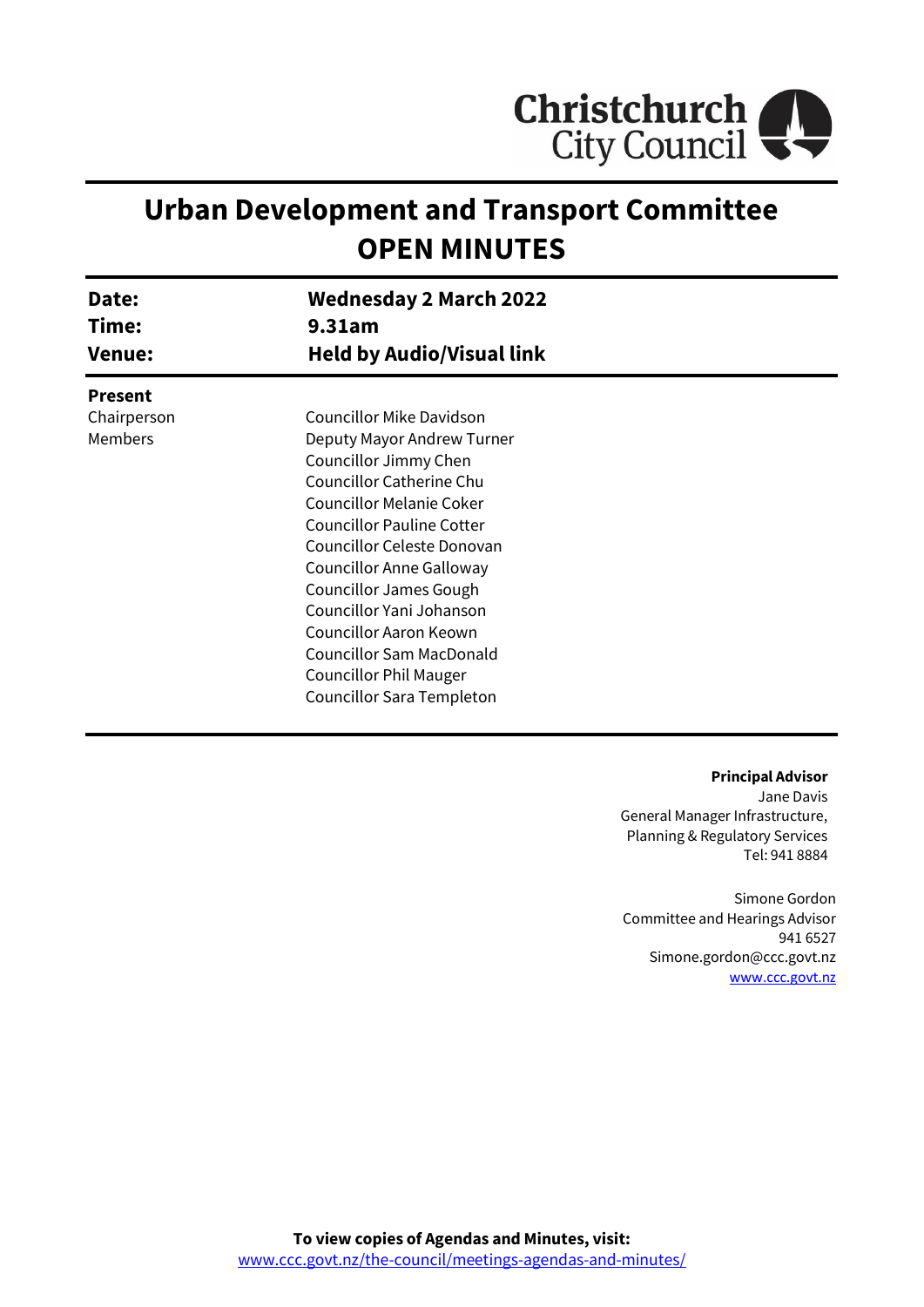

**Part A Matters Requiring a Council Decision**

- **Part B Reports for Information**
- **Part C Decisions Under Delegation**

**Karakia Tīmatanga**: Given by Councillor Templeton

The agenda was dealt with in the following order.

## **1. Apologies Ngā Whakapāha**

**Part C Committee Resolved UDATC/2022/00009**

That the apologies received from the Mayor be accepted.

Councillor Davidson/Councillor Donovan **Carried**

## **2. Declarations of Interest Ngā Whakapuaki Aronga**

#### **Part B**

There were no declarations of interest recorded.

## **3. Confirmation of Previous Minutes Te Whakaāe o te hui o mua**

#### **Part C**

#### **Committee Resolved UDATC/2022/00010**

That the minutes of the Urban Development and Transport Committee meeting held on Thursday, 3 February 2022 be confirmed, subject to correction of Councillor Johanson's name in Item 9, page 5.

Councillor Cotter/Councillor Templeton **Carried**

## **4. Public Forum Te Huinga Whānui**

#### **Part B**

There were no public forum presentations.

## **5. Deputations by Appointment Ngā Huinga Whakaritenga**

#### **Part B**

There were no deputations by appointment.

## **6. Presentation of Petitions Ngā Pākikitanga**

#### **Part B**

There was no presentation of petitions.

Councillor Chen joined the meeting at 9:33am during consideration of Item 7.